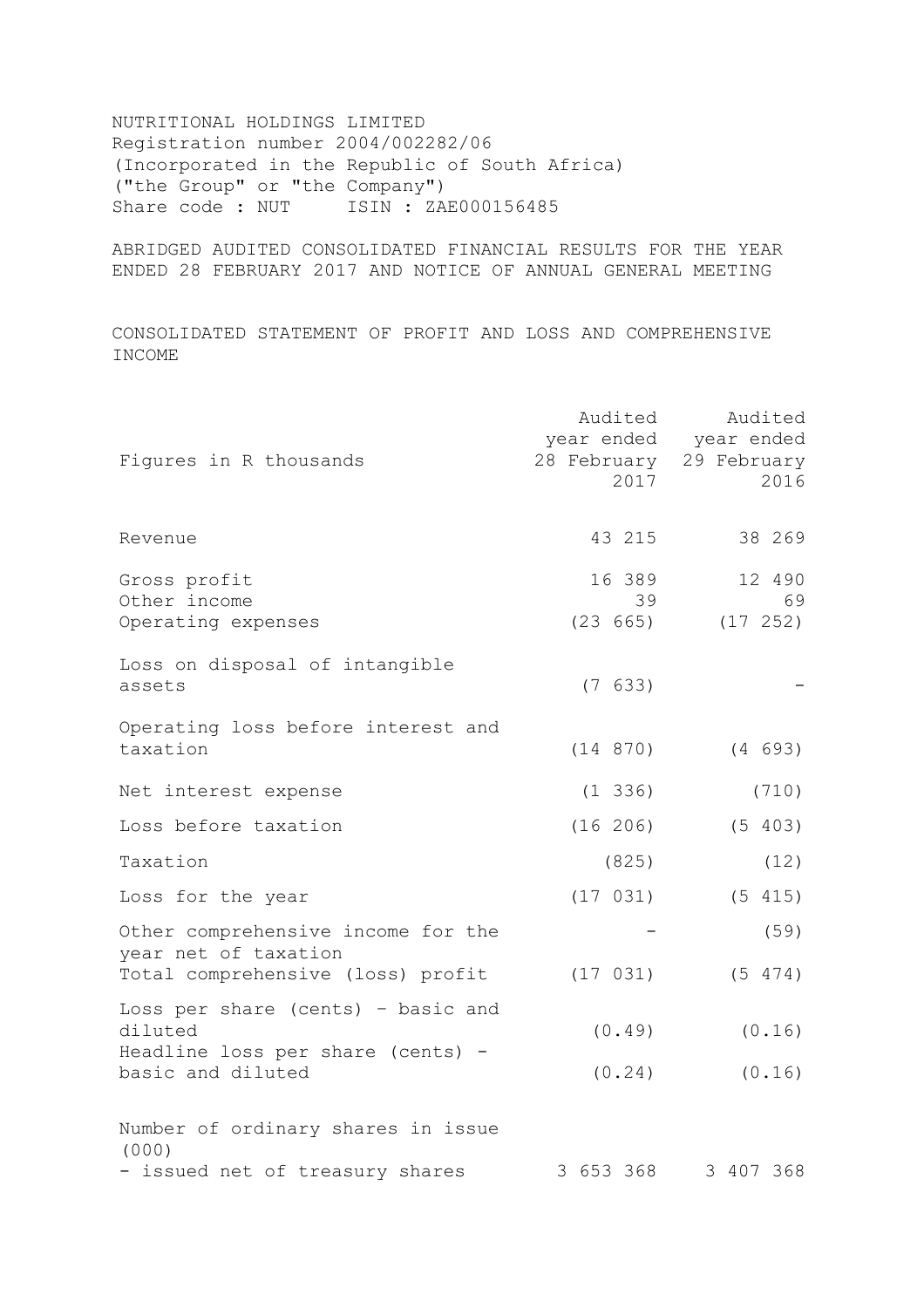| - weighted-average                               | 3 505 231   | 3 407 368   |
|--------------------------------------------------|-------------|-------------|
| - Diluted weighted-average                       | 3 521 251   | 3 458 193   |
| Calculation of headline loss                     |             |             |
| (R'000)                                          |             |             |
| Loss attributable to ordinary<br>shareholders    | (17 031)    | (5 415)     |
| Loss on disposal of intangible                   |             |             |
| assets                                           | 7 633       |             |
| Profit on disposal of property,                  |             |             |
| plant and equipment<br>Tax effect of adjustments | 908         | (19)        |
|                                                  |             |             |
| Headline loss attributable to                    |             |             |
| ordinary shareholders                            |             |             |
|                                                  | (8 489)     | (5 434)     |
| CONSOLIDATED STATEMENT OF FINANCIAL POSITION     |             |             |
|                                                  | Audited     | Audited     |
|                                                  | year ended  | year ened   |
| Figures in R thousands                           | 28 February | 28 February |
|                                                  | 2017        | 2016        |
| ASSETS                                           |             |             |
| Non-current assets                               |             |             |
| Property, plant and equipment                    | 24 730      | 24 764      |
| Intangible assets                                | 1 762       | 13 834      |
| Deferred taxation                                | 9 629       | 10 310      |
|                                                  | 36 121      | 48 908      |
| Current assets                                   |             |             |
| Inventories                                      | 6 375       | 4 8 1 9     |
| Trade and other receivables                      | 7 569       | 4 758       |
| Cash and cash equivalents                        | 91          | 67          |
|                                                  | 14 035      | 9 644       |
| Non-current assets held for sale                 |             | 20          |
| TOTAL ASSETS                                     | 50 156      | 58 572      |
| EQUITY AND LIABILITIES                           |             |             |
| Stated capital                                   | 150 086     | 145 750     |
| Reserves                                         | 10 918      | 10 818      |
| Accumulated loss                                 | (133 389)   | (116 358)   |
| Total shareholders' funds                        | 27 615      | 40 210      |
| Non-current liabilities                          |             |             |
| Loans from related party                         | 7 813       | 7 374       |
|                                                  |             |             |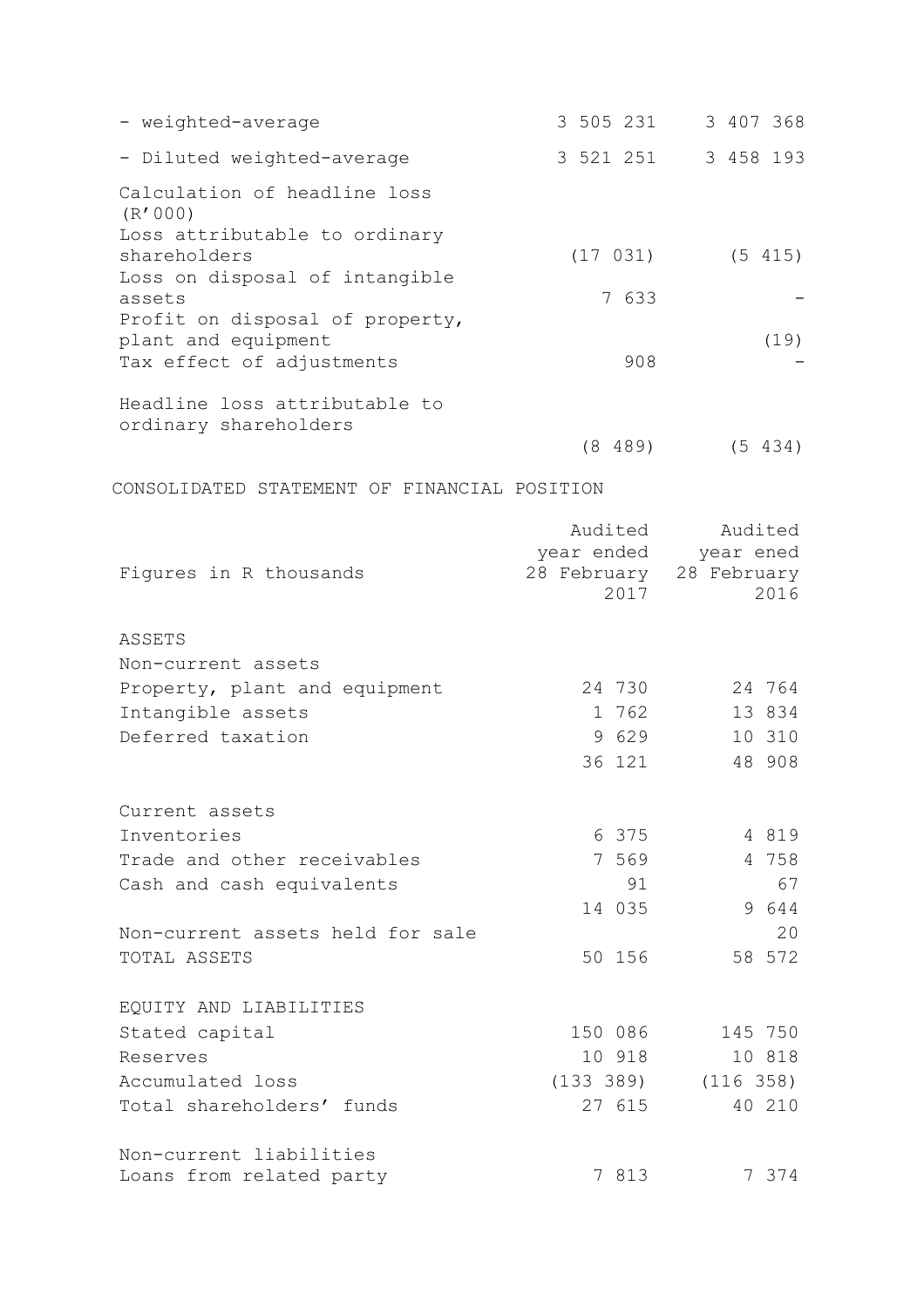| Instalment sale creditors         |         | 20      |
|-----------------------------------|---------|---------|
| Secured loan                      | 2 192   |         |
| Deferred taxation                 | 5 366   | 5 2 2 2 |
|                                   | 15 371  | 12 616  |
| Current liabilities               |         |         |
| Trade and other payables          | 5 4 4 2 | 4 4 9 9 |
| Loans from related parties        | 190     | 250     |
| Bank overdraft                    | 1 518   | 920     |
| Instalment sale creditors         | 20      | 77      |
|                                   | 7 170   | 5 746   |
| Total liabilities                 | 22 541  | 18 362  |
| TOTAL EQUITY AND LIABILITIES      | 50 156  | 58 572  |
| Net asset value per share (cents) | 0.8     | 1.2     |

CONSOLIDATED STATEMENT OF CASH FLOWS

|                                 | Audited      | Audited                 |
|---------------------------------|--------------|-------------------------|
|                                 |              | year ended year ended   |
|                                 |              | 28 February 29 February |
|                                 | 2017         | 2016                    |
| Figures in R thousands          |              |                         |
| Cash used in operations         | (9 130)      | (2 146)                 |
| Net interest expense            | $(1\;336)$   | (710)                   |
| Cash flows from operating       |              |                         |
| activities                      | (10 466)     | (2 856)                 |
| Cash flows from investing       |              |                         |
| activities                      |              |                         |
| Purchase of property, plant and |              |                         |
| equipment                       | $(1\ \ 396)$ | (5 761)                 |
| Purchase of intangible assets   | (242)        | (1 043)                 |
| Proceeds on sale of intangible  |              |                         |
| assets                          | 4 700        |                         |
| Proceeds on sale of property,   |              |                         |
| plant and equipment             |              | 78                      |
| Repayment in loans receivable   |              | 59                      |
| Cash flows from financing       |              |                         |
| activities                      |              |                         |
| Proceeds on share issue         | 4 336        |                         |
| Advances on related party loans | 379          | 7 624                   |
| Advances on securted loans      | 2 192        |                         |
| Repayment of instalment sale    | (77)         | (70)                    |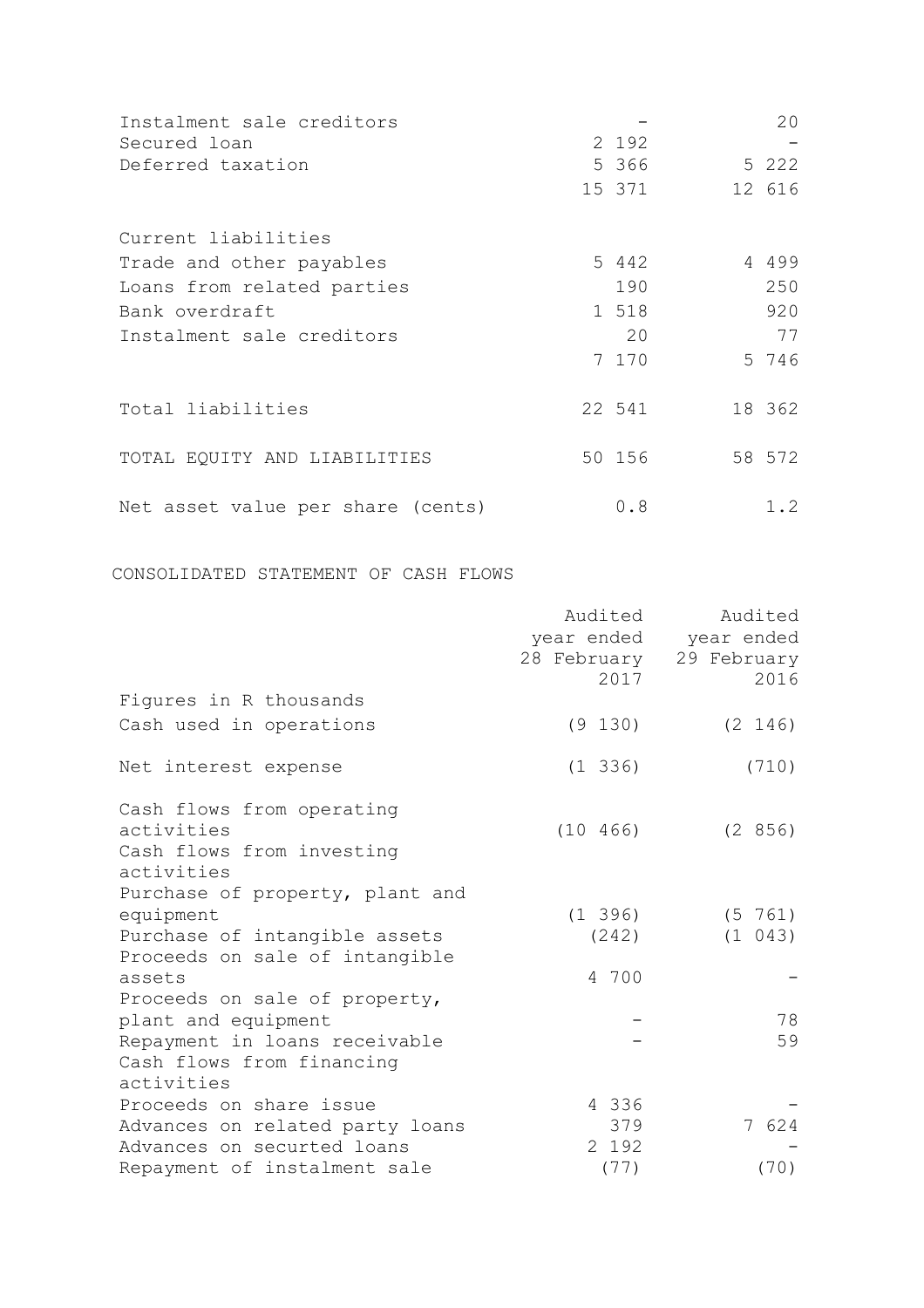# creditors

| Net (decrease)/increase in cash  |         |         |
|----------------------------------|---------|---------|
| and cash equivalents             | (574)   | (1969)  |
| Cash and cash equivalents at     |         |         |
| beginning of year                | (853)   | 1 1 1 6 |
| Cash and cash equivalents at end |         |         |
| of year                          | (1 427) | (853)   |

CONSOLIDATED STATEMENT OF CHANGES IN EQUITY FOR THE YEAR ENDED 28 FEBRUARY 2017

| Figures in R thousands                                      | Stated<br>capital | Treasury<br>shares | Total<br>share<br>capital |
|-------------------------------------------------------------|-------------------|--------------------|---------------------------|
| Balance at 28 February 2015<br>- audited<br>Issue of shares | 152 491           |                    | $(6\ 741)$ 145 750        |
| Share-based payment reserve<br>Total comprehensive loss for |                   |                    |                           |
| the year<br>Balance at 29 February 2016                     |                   |                    |                           |
| - audited                                                   | 152 491           | $(6\ \ 741)$       | 145 750                   |
| Issue of shares                                             | 4 336             |                    | 4 336                     |
| Share-based payment reserve<br>Total comprehensive loss for |                   |                    |                           |
| the year                                                    |                   |                    |                           |
| Balance at 28 February 2017<br>- audited                    | 156 827           | $(6\ 741)$         | 150 086                   |

|                          | payment | Share-based Revaluation Accumulated |           |
|--------------------------|---------|-------------------------------------|-----------|
|                          | reserve | reserve                             | loss      |
| Figures in R thousands   |         |                                     |           |
| Balance at 28 February   |         |                                     |           |
| $2015 - \text{audited}$  | 149     | 10 580                              | (110943)  |
| Issue of shares          |         |                                     |           |
| Share-based payment      |         |                                     |           |
| reserve                  | 148     |                                     |           |
| Total comprehensive loss |         |                                     |           |
| for the year             |         | (59)                                | (5 415)   |
| Balance at 29 February   |         |                                     |           |
| $2016 - \text{audited}$  | 297     | 10 521                              | (116 358) |
| Issue of shares          |         |                                     |           |
| Share-based payment      | 100     |                                     |           |
| reserve                  |         |                                     |           |
| Total comprehensive loss |         |                                     |           |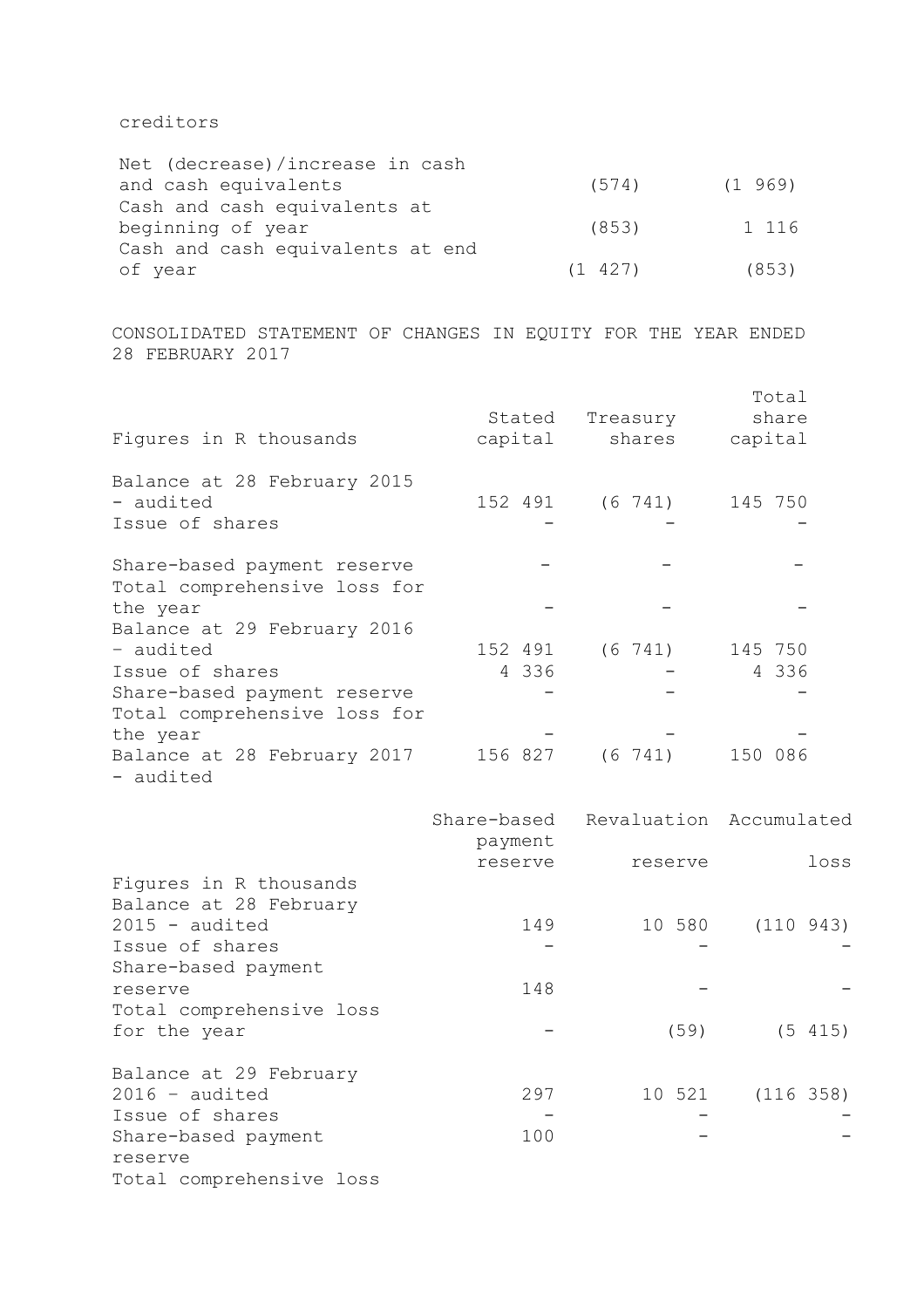| for the year |                        | $\sim$ | <b>Contract Contract Contract</b> | (17 031) |
|--------------|------------------------|--------|-----------------------------------|----------|
|              | Balance at 28 February |        |                                   |          |
| 2017         |                        | 397    | 10 521 (133 389)                  |          |

|                          | Total<br>equity |  |
|--------------------------|-----------------|--|
| Figures in R thousands   |                 |  |
| Balance at 28 February   |                 |  |
| $2015 - \text{audited}$  | 45 536          |  |
| Issue of shares          |                 |  |
| Share-based payment      |                 |  |
| reserve                  | 148             |  |
| Total comprehensive loss |                 |  |
| for the year             | (5 474)         |  |
| Balance at 29 February   |                 |  |
| $2016 - \text{audited}$  | 40 210          |  |
| Issue of shares          | 4 336           |  |
| Share-based payment      | 100             |  |
| reserve                  |                 |  |
| Total comprehensive loss |                 |  |
| for the year             | (17 031)        |  |
| Balance at 28 February   |                 |  |
| 2017                     | 27 615          |  |
|                          |                 |  |

# GROUP SEGMENTAL ANALYSIS

| <b>Business</b> | Nutritional | Health<br>Solutions |                |                       |
|-----------------|-------------|---------------------|----------------|-----------------------|
| Segments        | Foods       |                     |                | Services Consolidated |
| R'000           |             |                     |                |                       |
| For the year    |             |                     |                |                       |
| ended 29        |             |                     |                |                       |
| February 2017 - |             |                     |                |                       |
| audited         |             |                     |                |                       |
| Revenue from    |             |                     |                |                       |
| external sales  | 42 162      | 1 053               |                | 43 215                |
| Revenue from    |             |                     |                |                       |
| internal sales  |             |                     | 1 250          | 1 250                 |
| Segment         |             |                     |                |                       |
| (loss)/profit   | (2, 363)    |                     | 4 362 (18 205) | (16 206)              |
| before tax      |             |                     |                |                       |
| Taxation        |             |                     |                | (825)                 |
| Loss for the    |             |                     |                |                       |
| year            |             |                     |                | (17 031)              |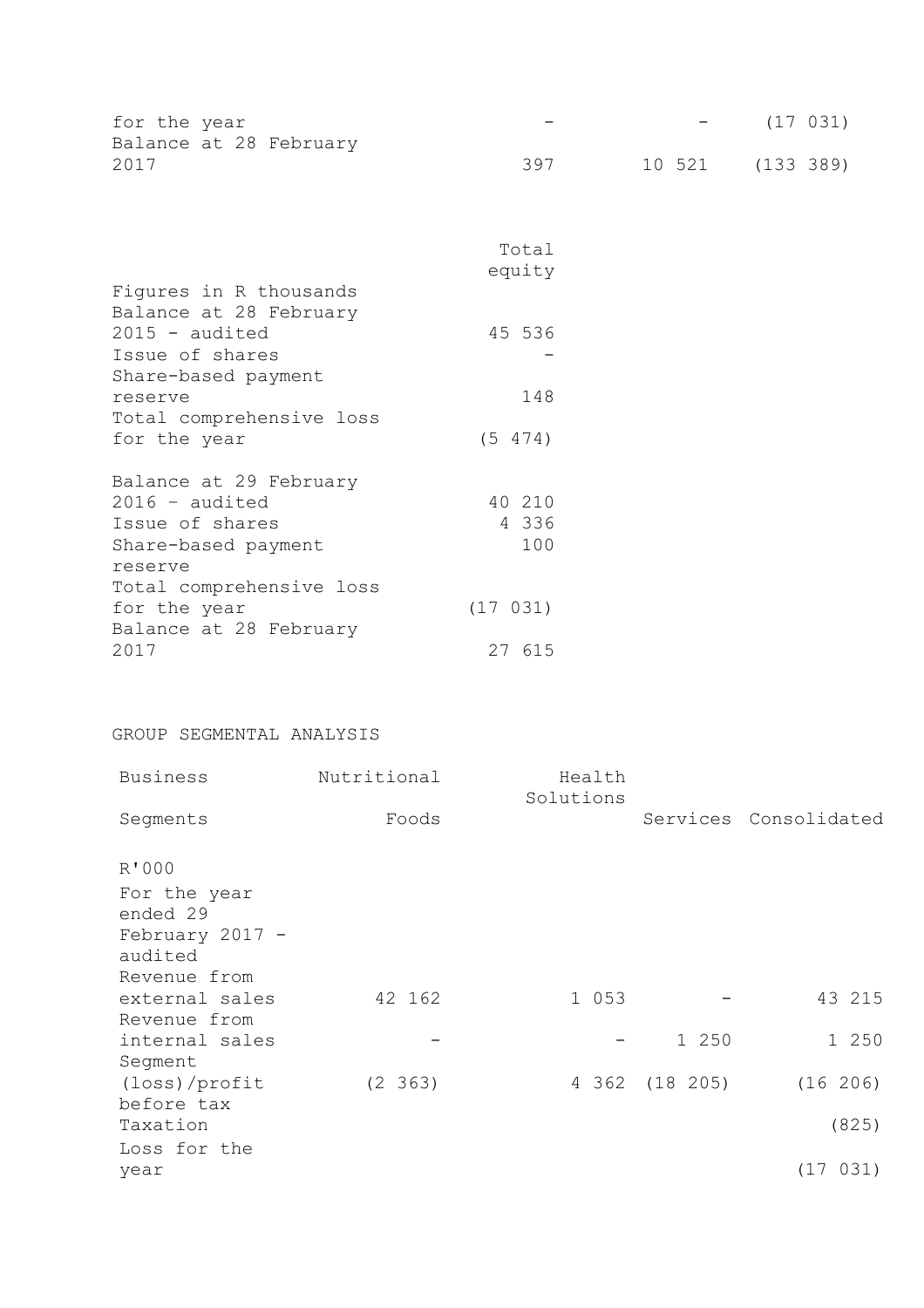| 50 156             |      |
|--------------------|------|
|                    |      |
|                    |      |
|                    |      |
| 38 269             |      |
|                    |      |
| 1 380<br>1 380     |      |
|                    |      |
| (5 397)<br>(5 403) |      |
|                    |      |
|                    | (12) |
|                    |      |
| (5415)             |      |
| 60 763<br>12 366   |      |
|                    | 429  |

For management purposes the Group is organised into three major operating divisions, namely Foods, Healthcare solutions and Services. These divisions are the basis on which the company reports its primary segment information.

The Foods division involves the manufacture of staple food for the mass feeding sector. The Healthcare Solutions division involves the supply of a range of chlorine free water purification products. The Services division involves the providing of administration and management services.

These operating segments are monitored by the Group's Board and strategic decisions are made on the basis of adjusted segment operating results.

# BASIS OF PRESENTATION

The abridged financial results for the year ended 28 February 2017 have been prepared in accordance with International Financial Reporting Standards ("IFRS"), the presentation and disclosure requirements of IAS 34: Interim Financial Reporting, the SAICA Financial Reporting Guides as issued by the Accounting Practices Committee, Financial Reporting Pronouncements as issued by the Financial Reporting Standards Council, the Listing Requirements of the JSE Limited and the requirements of the Companies Act, No 71 of 2008. The results have been prepared in terms of IFRS on the historical cost basis, except for the measurement of land and buildings and certain financial instruments which are measured at fair value and are consistent, in all material respects, with the accounting policies and methods applied in the previous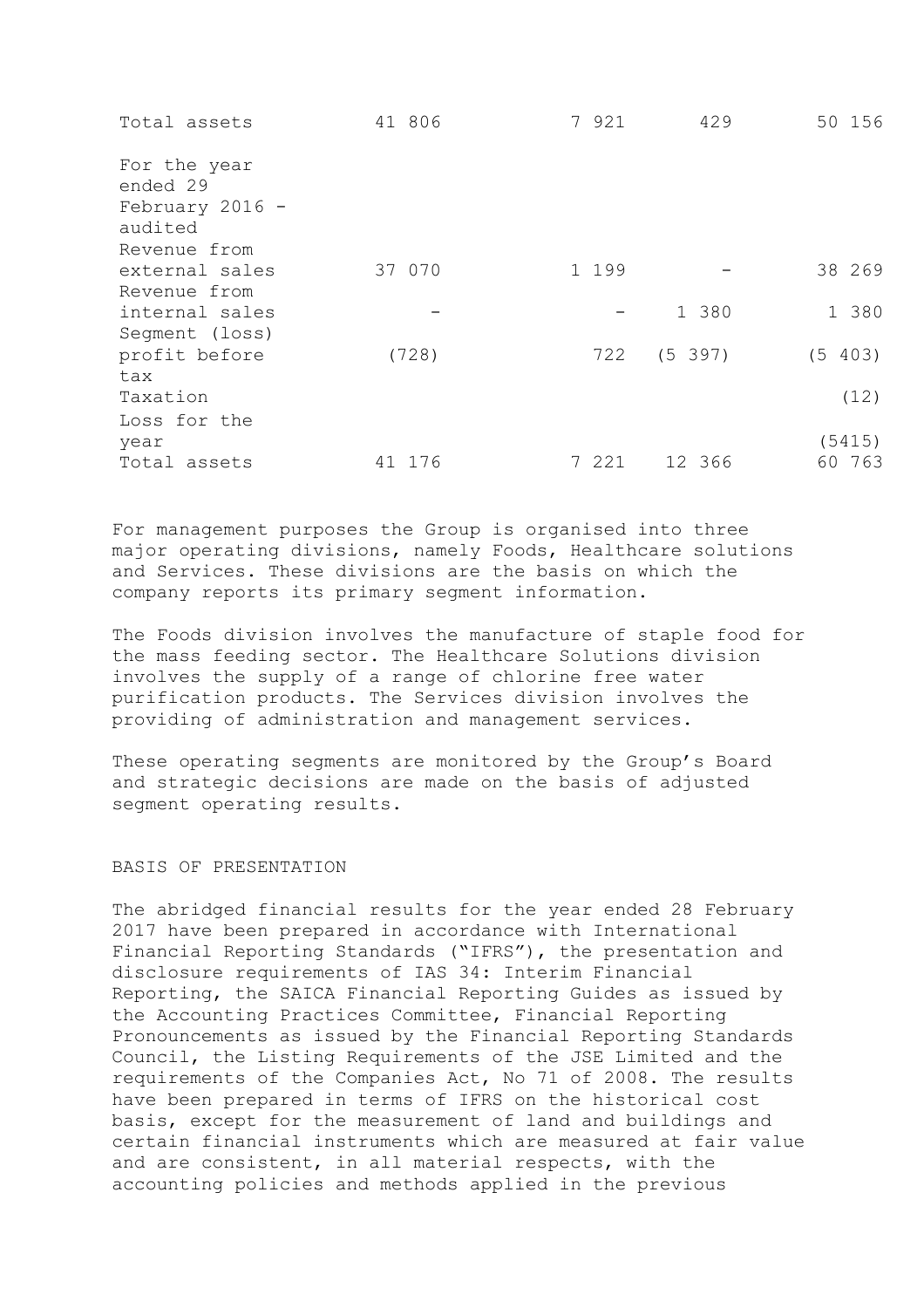corresponding period. The abridged financial results have been prepared under the supervision of RS Etchells, in his capacity as Chief Financial Officer.

NATURE OF BUSINESS

The Group's primary business focus is to manufacture, market and sell staple dry food products, water purification and renewable energy solutions.

# OVERVIEW

During the course of the year under review the Board of Directors resolved to diversify the company's exposure to include investments outside of the food manufacturing sector and to invest in a broader range of sectors within the industrial and manufacturing sectors.

As part of this strategic change of direction, the board raised funds via the issue of shares for cash. The proceeds from the share issue were used to cover operational costs in the services division of the group.

Further to this management concluded the acquisition of Velani Strategic Solutions Proprietary Limited ("VSS"), an accredited distributor of Bosch branded renewable energy and security solutions to commercial and industrial clients. It should be noted that VSS has not been consolidated into the current years financial results as operational control as well as the costs associated with such remain vested with the previous owners until such time as the profit warranty has been achieved. On achievement of the profit warranty the acquisition price payable for VSS will be settled via the issue of 300 million NUT shares at 3 cents per share.

Nutritional Foods continues to underperform with pressure on gross margins resulting from the high cost of raw material inputs. Volume increases remain a challenge with many potential volume-increasing opportunities not materializing to date.

This has been further tempered by the companies BBBEE rating being reduced from a level 2 to level 5, based on the new BBBEE scorecard system.

The Board has been approached by various parties that have shown an interest in acquiring and/or investing in the food business. The Board will continue to engage with these parties moving forward.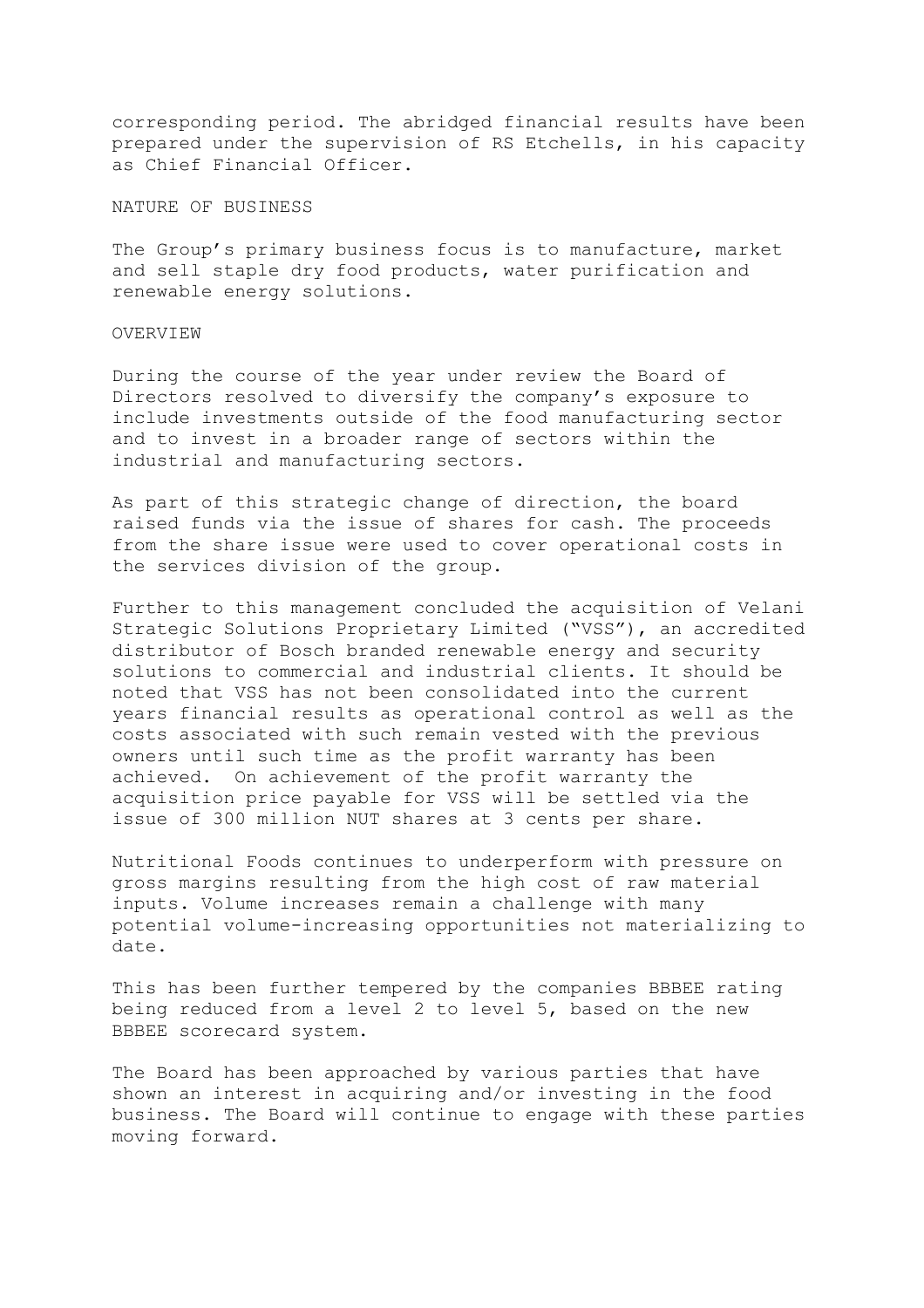Cash flows remain a major challenge requiring tight control as we seek to manage the transition period from a food focused company to a predominantly energy focused company.

#### FINANCIAL PERFORMANCE

Group Turnover of R 43,215 million, 12.9% up on the R 38,269 million of the previous corresponding period. The headline loss increased by 49%, largely as a result of the impairment of a sundry debtor as well as the significant increase in financing costs on shareholders and sundry loans advanced to the Group. Management is pursuing the recovery of the sundry debtor which if successful will result in the reversal of the impairment in the next financial period. The high cost of borrowings is expected to continue during the course of 2017/18.

#### ISSUE OF SHARES FOR CASH

On 30 September 2016 the company issued 200 000 000 ordinary NUT shares to Ontario Private Equity Proprietary Limited at an issue price of 2 cents per share for a consideration of R4 million.

# GOING CONCERN

Shareholders are advised that the audited results for the year ended 28 February 2017 have been prepared on a going concern basis. This basis presumes that funds will be available to finance future operations and that the realization of assets and settlement of liabilities, contingent obligations and commitments will occur in the ordinary course of business.

#### DIVIDEND

No dividend has been declared for the year.

#### AUDIT OPINION

Grant Thornton Durban have audited the annual financial statements for the year ended 28 February 2017 and their unmodified audit report is available for inspection at the Company's registered office.

These abridged results are extracted from audited information, but are not in itself audited. The directors therefore take full responsibility for the preparation of the abridged results and that the financial information has been correctly extracted from the underlying financial statements.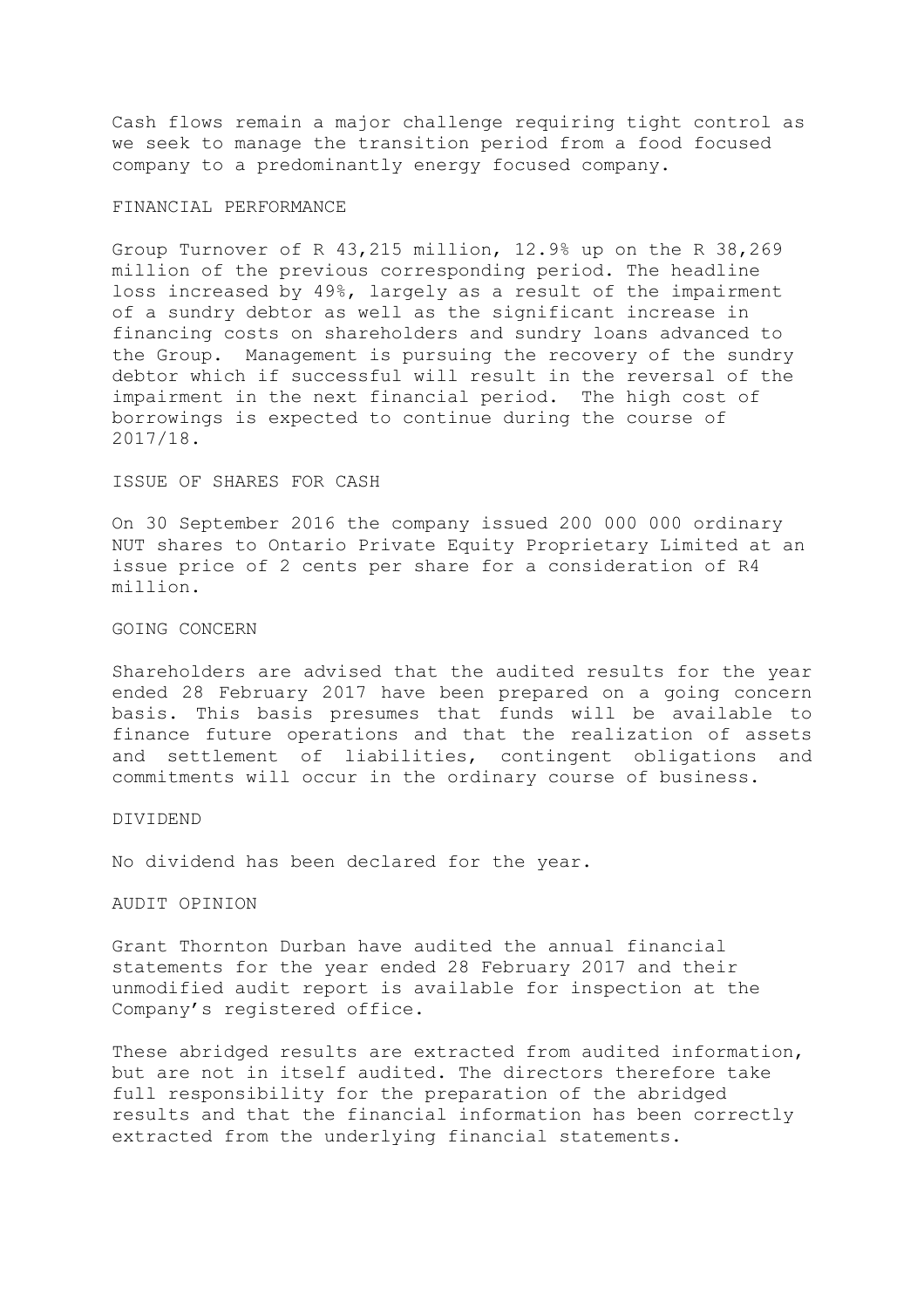The auditor's report does not necessarily cover all of the information contained in this announcement/financial report. Shareholders are therefore advised that in order to obtain a full understanding of the nature of the auditor's work, they should obtain a copy of that report, together with the accompanying financial information, from the registered office of the company.

### NOTICE OF ANNUAL GENERAL MEETING

Shareholders are hereby advised that the integrated annual report was released today, which incorporates the notice of annual general meeting to be held at the Boardroom of Great Wall Motors SA (Pty) Ltd, 5 Sneezewood Lane, Glen Anil, Durban on Friday, 1 September 2017 at 10h00. The integrated report will also be available on the company's website at [www.nholdings.co.za.](http://www.nholdings.co.za/)

The date on which shareholders must be recorded as such in the share register for purposes of being entitled to attend and vote at this meeting is Friday, 25 August 2017 with the last day to trade being Tuesday, 22 August 2017.

### CHANGES TO THE GROUP'S BOARD

Mr Ian Murgatroyd was appointed on 25 April 2016 and resigned as executive Commercial Director of the Group with effect from the 5 August 2016.

On behalf of the Board TV Mokgatlha 1988 TV Mokgatlha Umhlanga Rocks Chief Executive Officer 31 May 2017 Registered Office: Unit 20, Boulevard Business Park, 14 Belladonna Road, Cornubia, Kwa-Zulu Natal Tel: +27 31 536 8066 Auditors Grant Thornton (Durban) Designated advisors PSG Capital Proprietary Limited

Transfer secretaries: